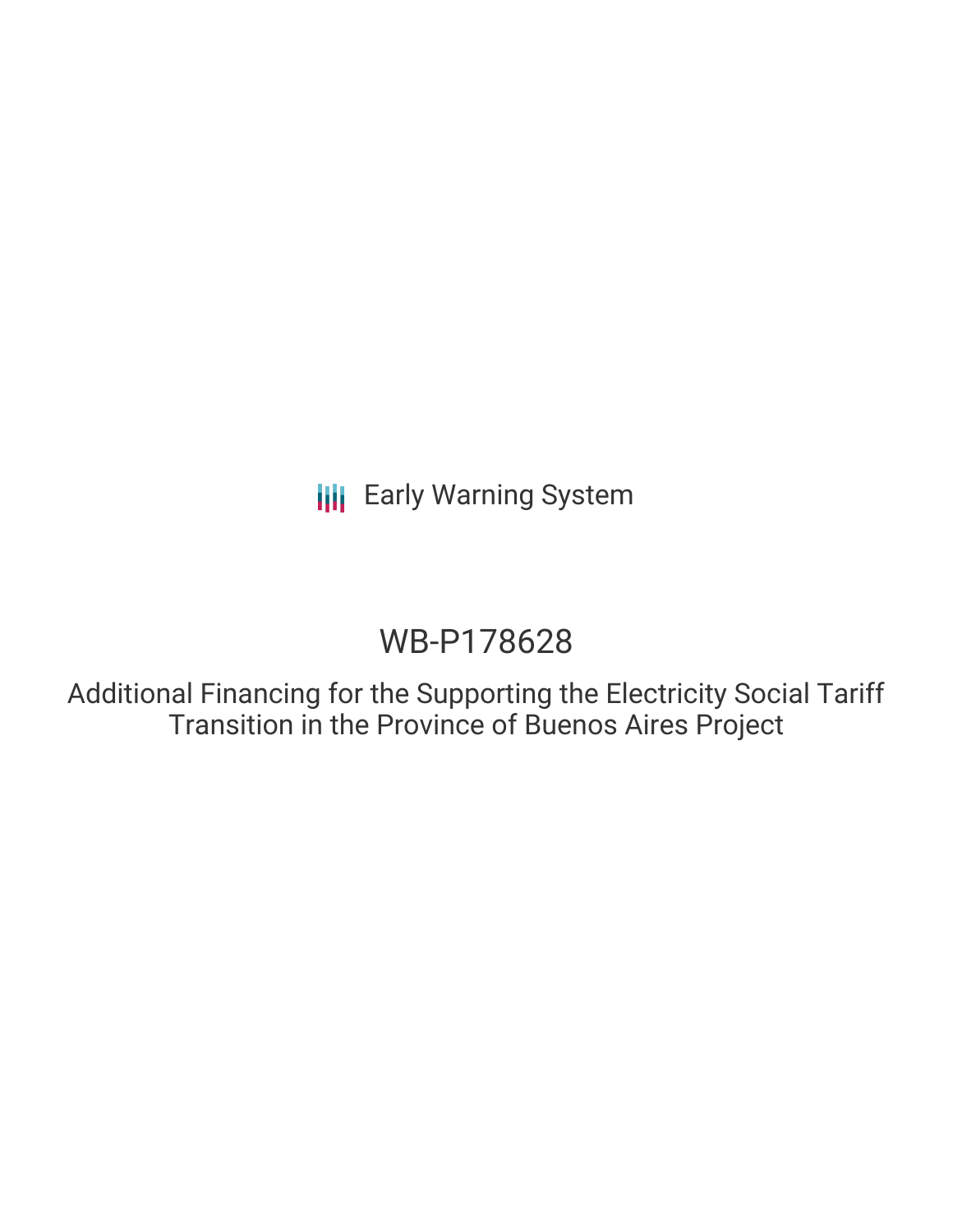



# Early Warning System

Additional Financing for the Supporting the Electricity Social Tariff Transition in the Province of Buenos Aires Project

#### **Quick Facts**

| <b>Countries</b>               | Argentina               |
|--------------------------------|-------------------------|
| <b>Financial Institutions</b>  | World Bank (WB)         |
| <b>Status</b>                  | Proposed                |
| <b>Bank Risk Rating</b>        | U                       |
| <b>Borrower</b>                | Government of Argentina |
| <b>Sectors</b>                 | Energy                  |
| <b>Investment Type(s)</b>      | Loan                    |
| <b>Investment Amount (USD)</b> | \$30.00 million         |
| <b>Loan Amount (USD)</b>       | \$30.00 million         |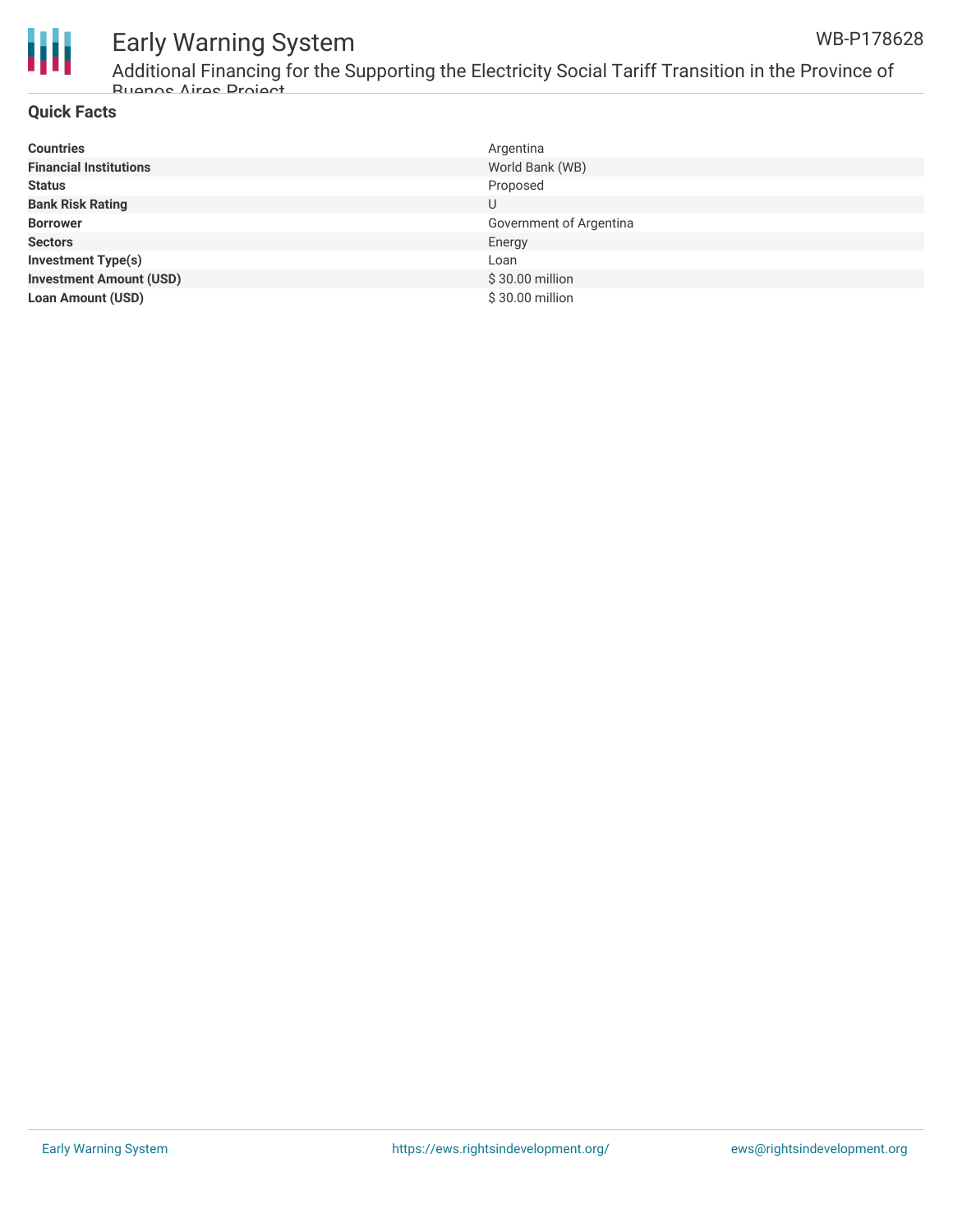

#### Early Warning System Additional Financing for the Supporting the Electricity Social Tariff Transition in the Province of Buenos Aires Project

#### **Project Description**

According to the Bank´s website, the objective of the project is to support the transition of the electricity ST scheme from the federal to the Buenos Aires provincial level, and the delivery of selec t social safety net programs targeting the vulnerable population in the PBA, as part of the COVID 19 emergency response.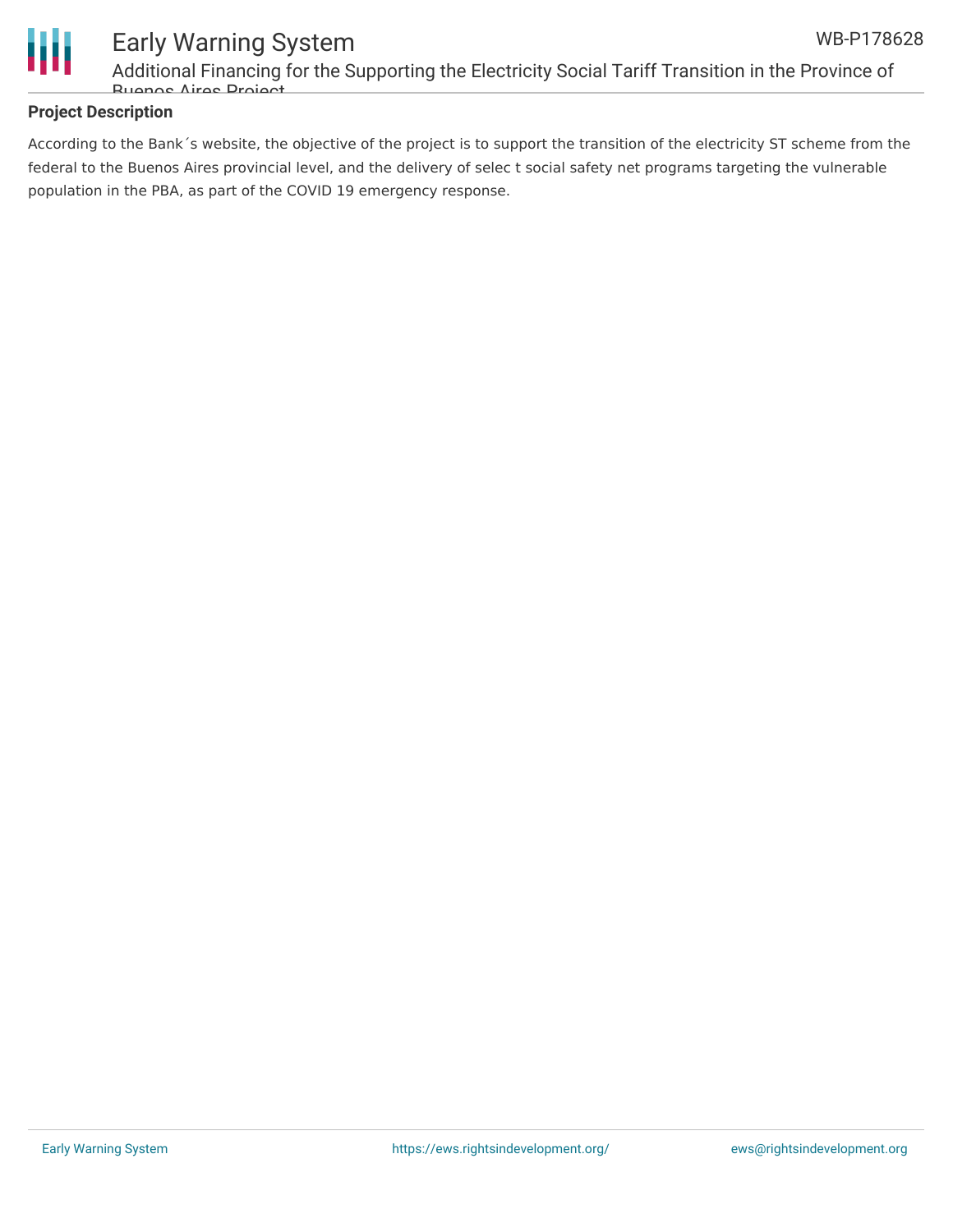

#### **Investment Description**

World Bank (WB)

The description of investment type was not available at the time of the snapshot.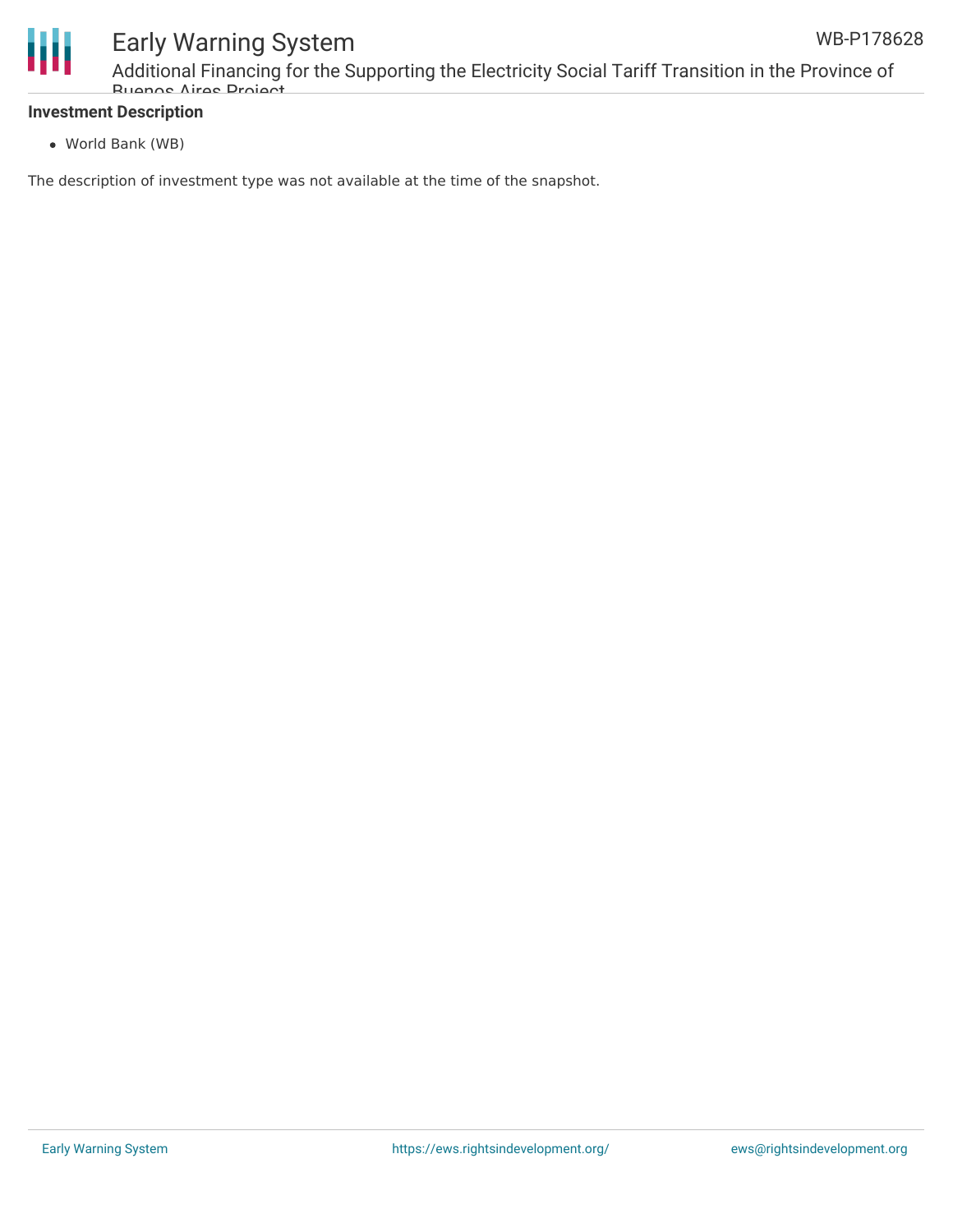

#### **Contact Information**

#### ACCESS TO INFORMATION

To submit an information request for project information, you will have to create an account to access the Access to Information request form. You can learn more about this process at: https://www.worldbank.org/en/access-toinformation/request-submission

#### ACCOUNTABILITY MECHANISM OF THE WORLD BANK

The World Bank Inspection Panel is the independent complaint mechanism and fact-finding body for people who believe they are likely to be, or have been, adversely affected by a World Bank-financed project. If you submit a complaint to the Inspection Panel, they may investigate to assess whether the World Bank is following its own policies and procedures for preventing harm to people or the environment. You can contact the Inspection Panel or submit a complaint by emailing ipanel@worldbank.org. Information on how to file a complaint and a complaint request form are available at: https://www.inspectionpanel.org/how-tofile-complaint